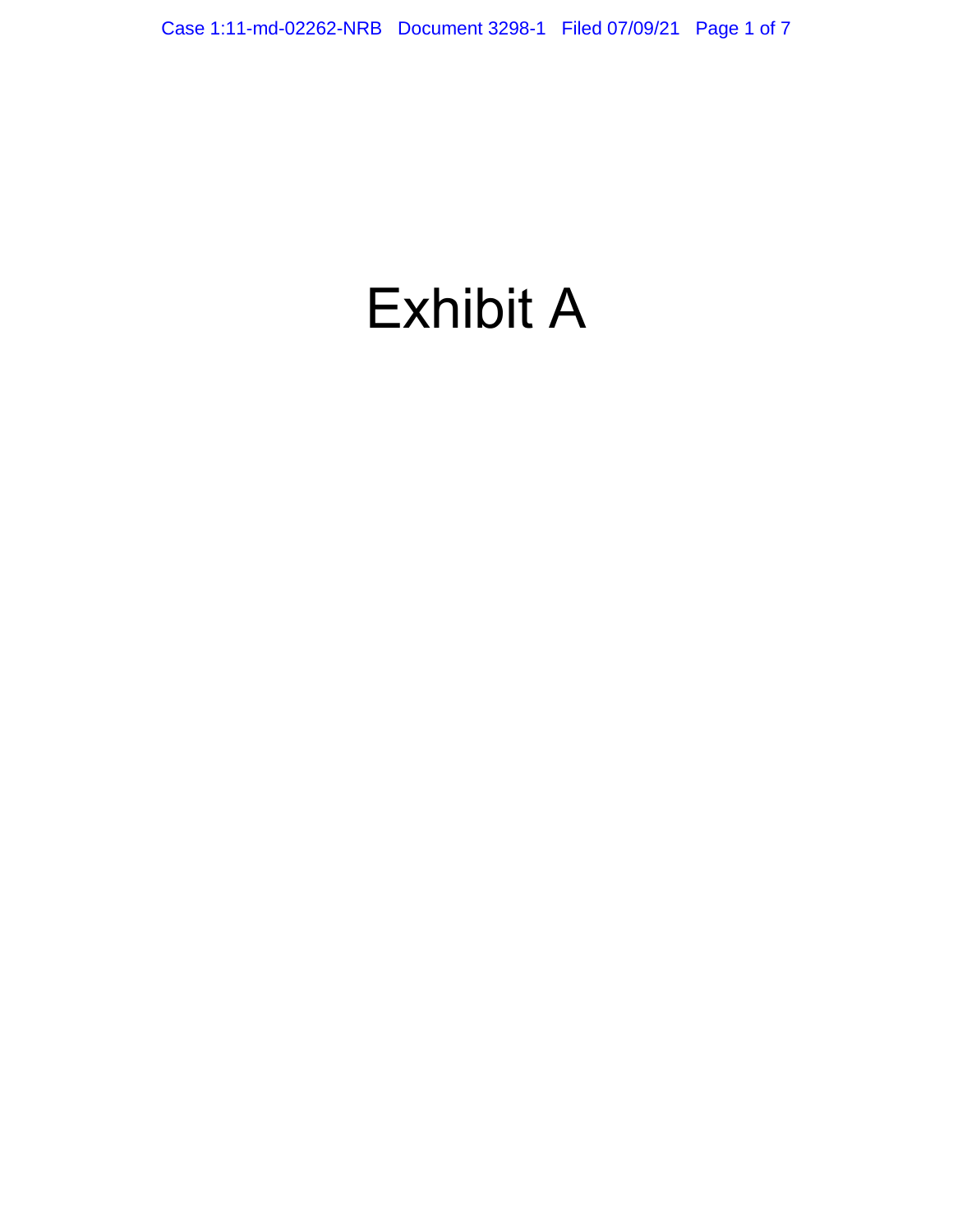The website is intended to notify you of deficient and/or ineligible conditions affecting the Claim you submitted to the U.S. Dollar LIBOR settlements. The Claims Administrator has reviewed your Claim and found one or more conditions of deficiency and/or ineligibility.

Conditions of ineligibility may affect your entire Claim, certain transactions in your Claim, or both. Conditions of deficiency may affect one or more transactions in your Claim. The action required from you to cure a condition of deficiency and/or ineligibility will vary depending on the nature of the error. The required actions are described further below.

#### **How to Access Your Data**

A spreadsheet containing the transactional data you provided to the Claims Administrator is available by logging in and clicking on the appropriate link found on the claims validation website. Login instructions will be provided.

#### **Information to Review**

The spreadsheet contains the conditions of deficiency and/or ineligibility assigned to your Claim and/or transactions, as indicated by the corresponding message codes. Each of these conditions may require further action on your part. Each message code is defined in the Message Code Legend, which is posted on the claims validation website and also available to download.

In addition to the message codes, please also carefully review the transactions for both accuracy and completeness. If you believe the data captured is missing information or incorrect in any way, you must notify the Claims Administrator immediately.

### **Required Action for Ineligible Claims**

If the Claims Administrator has determined that one of your Claims is ineligible, you will not receive any distribution with respect to that Claim. If you agree with that determination of ineligibility, no further action is required.

If you disagree with any determination of ineligibility, you may submit a written request for reconsideration. Any such request for reconsideration must include a statement of reasons indicating your grounds for disputing this determination of ineligibility and documentation to support your position. In addition, you must provide a Supplemental Attestation to the Claims Administrator verifying the accuracy of any supplemental information provided. The Supplemental Attestation form can be downloaded from the Forms link on the claims validation website.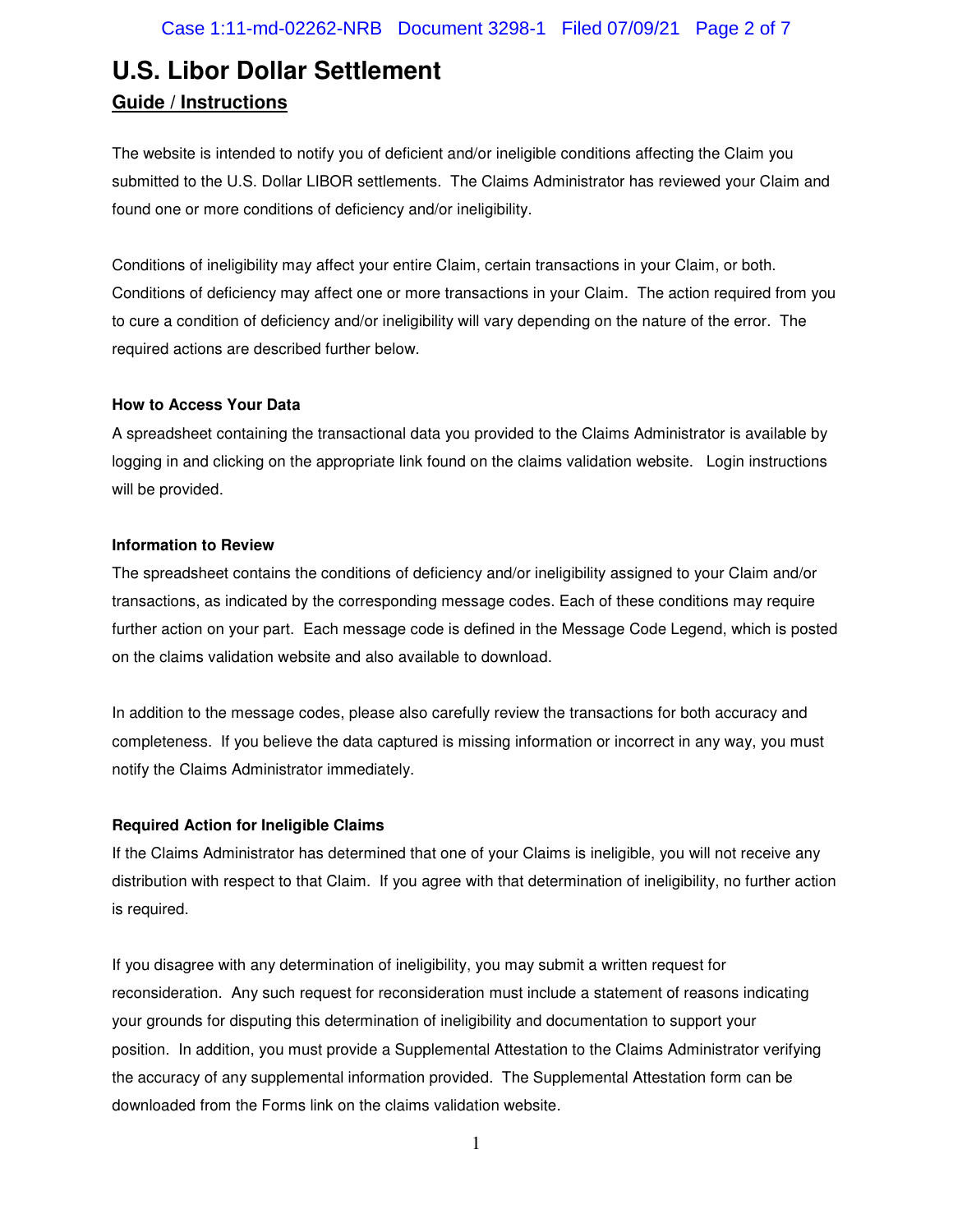Your request for reconsideration should be sent to the Claims Administrator so that it is received within twenty (20) calendar days of the date of your email notification or letter. Failure to timely respond may result in the disallowance of your Claim in whole or in part.

Should the Claims Administrator agree with your request for reconsideration, you may be eligible to receive a distribution. Please note that curing a condition of ineligibility at the Claim level does not necessarily entitle you to a distribution. The Claims Administrator may determine that the information or documentation previously submitted is insufficient to support some or all of the transactions included in your Claim. Any distribution will not include transactions determined by the Claim Administrator to be ineligible or deficient. Please carefully review the information and documentation you submitted and if necessary, provide additional documentation to support the transactions in your Claim. Furthermore, even if your Claim contains eligible and non-deficient transactions, you might not receive a distribution if your distribution amount is calculated to be de minimis (i.e., less than \$10 USD).

### **Required Action for Ineligible Transactions**

If the Claims Administrator has determined that a particular transaction contained in your Claim is ineligible, you will not receive any distribution with respect to that transaction.

If you agree with the Claim Administrator's determination of ineligibility for a particular transaction, no further action is required. The transaction will be considered ineligible and will not factor into the final disposition of your Claim. If your Claim contains other transactions that are eligible and not deficient, the remainder of your Claim will be calculated in accordance with the Plan of Distribution approved by the Court for each relevant Settlement. However, even if your Claim contains other eligible and non-deficient transactions, you might not receive a distribution if your distribution amount is calculated to be de minimis (i.e., less than \$10 USD). If your Claim does not contain other eligible and non-deficient transactions, your Claim will be ineligible to receive a distribution.

If you disagree with any determination of ineligibility for any of the transactions listed, you may submit a written request for reconsideration. Any such request for reconsideration must include a statement of reasons indicating your grounds for disputing the determination of ineligibility and documentation to support your position. In addition, you must provide a Supplemental Attestation to the Claims Administrator verifying the accuracy of any supplemental information provided. The Supplemental Attestation form can be downloaded from the Forms link on the claims validation website.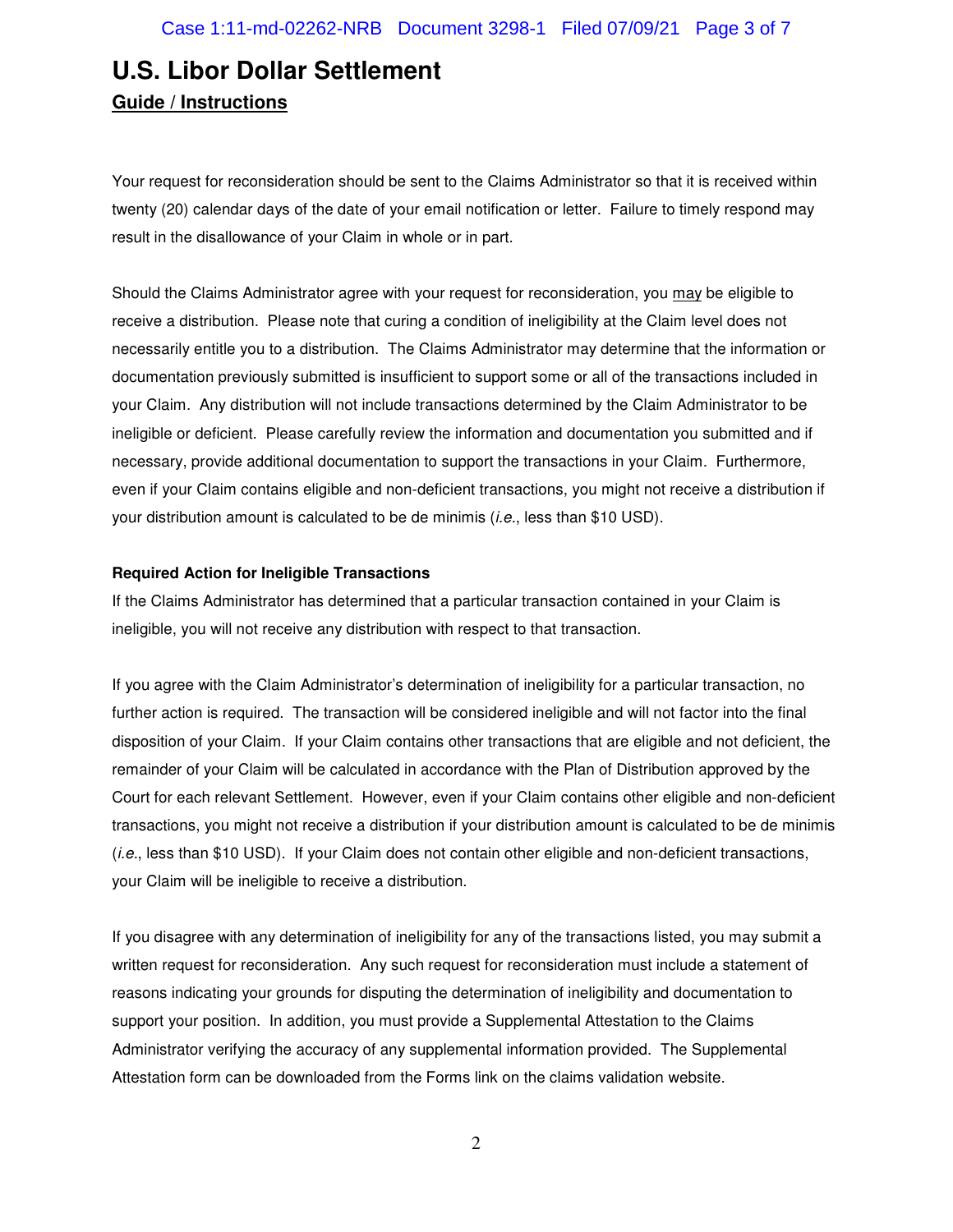Your request for reconsideration should be sent to the Claims Administrator so that it is received within twenty (20) calendar days of the date of your email notification. Failure to timely respond may result in the disallowance of your Claim in whole or in part.

Examples of documentation to support a request for reconsideration of an ineligible transaction might include confirmation slips ( $e.g.,$  confirmations pursuant to an ISDA master agreement), month-end account statements, applicable year-end statement(s), a letter from your broker on company letterhead, or other documents evidencing each purchase or acquisition. Documentation must clearly indicate the counterparty, seller (if applicable), and all material terms of the transaction ( $e.g.,$  issue date, maturity or termination date, currency and tenor of the U.S. Dollar LIBOR rate, payment frequency and terms, notional amount including amortization schedule (if applicable), etc.). If no such documentation is in your possession, please obtain a copy or equivalent documents from your broker, as these documents may be necessary to prove and process your Claim. Some examples of unacceptable documentation include spreadsheets from your personal records, prospectuses and/or prospectus supplements, certificates, statements that are missing crucial pages or missing the account holder's name, printouts from websites which do not include your name or account number or those that do not reference the name of the website, etc. Please do not resubmit documentation that you previously provided.

Should the Claims Administrator agree with your request for reconsideration, you may be eligible to receive a distribution with respect to the eligible transaction. Please note that curing a condition of ineligibility at the transaction level does not necessarily entitle you to a distribution with respect to that transaction. The Claims Administrator may determine that a deficient condition exists with respect to the transaction, even if it agrees in whole or in part with your request for reconsideration of the determination of ineligibility. Any distribution will not include transactions determined by the Claim Administrator to be deficient. Please carefully review the information and documentation you submitted and if necessary, provide additional documentation to support the transactions in your Claim. Furthermore, even if your Claim contains eligible and non-deficient transactions, you might not receive a distribution if your distribution amount is calculated to be de minimis (*i.e.*, less than \$10 USD).

### **Required Action for Deficient Transactions**

If the Claims Administrator has determined that a particular transaction contained in your Claim is deficient, you will not receive any distribution with respect to that transaction.

If you do not wish to cure a deficient condition, no further action is required. The transaction will be considered deficient and will not factor into the final disposition of your Claim. If your Claim contains

3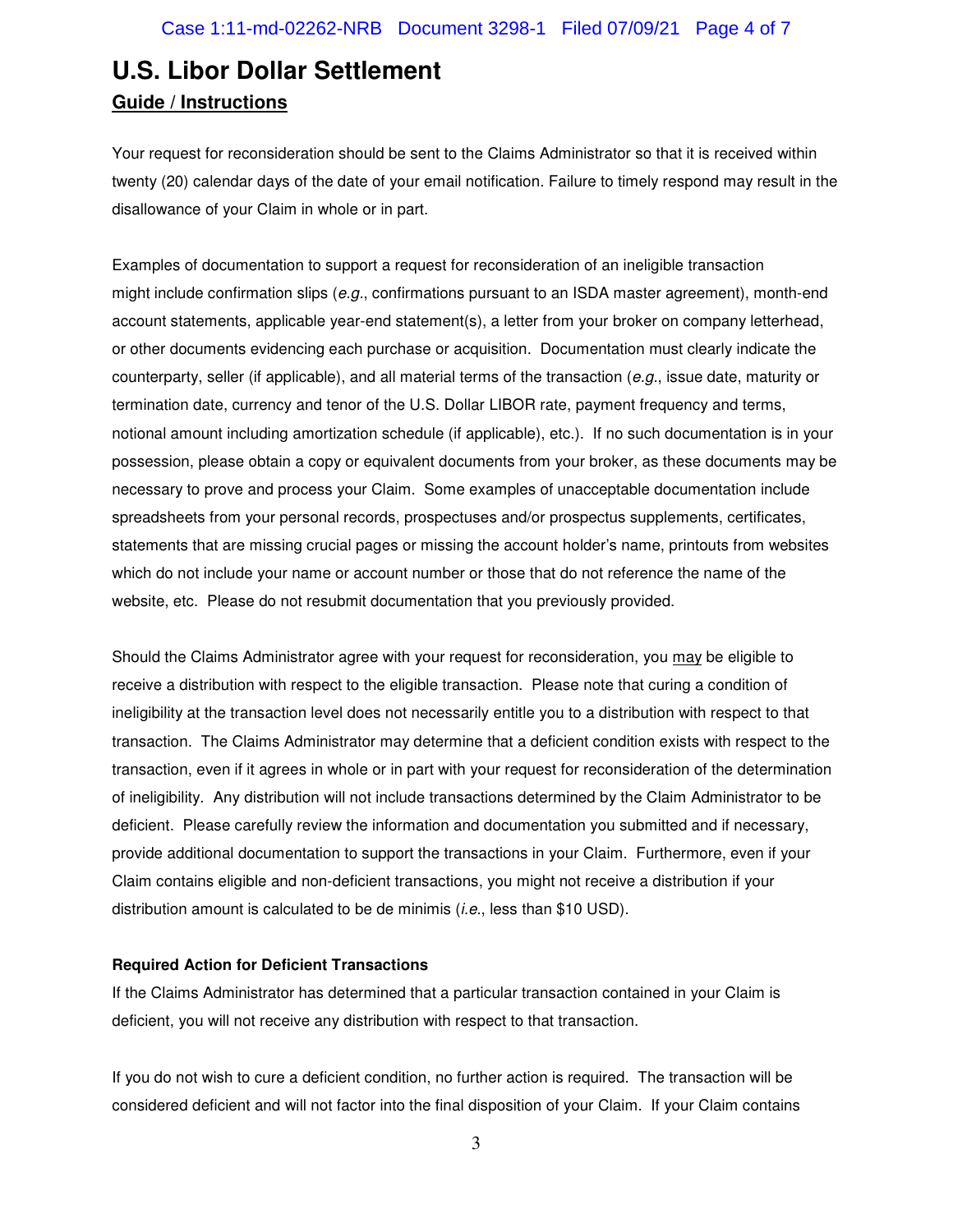other transactions that are eligible and not deficient, the remainder of your Claim will be calculated in accordance with the Plan of Distribution approved by the Court for each relevant Settlement. However, even if your Claim contains other eligible and non-deficient transactions, you might not receive a distribution if your distribution amount is calculated to be de minimis (i.e., less than \$10 USD). If your Claim does not contain other eligible and non-deficient transactions, your Claim will be ineligible to receive a distribution.

If you wish to cure a deficient condition, please provide information sufficient to specify the terms of each deficient transaction and/or provide the information specifically requested to correct each deficient condition. In addition, you must provide a Supplemental Attestation to the Claims Administrator verifying the accuracy of the supplemental information provided. The Supplemental Attestation form can be downloaded from the Forms link on the claims validation website.

Your request for reconsideration should be sent to the Claims Administrator so that it is received within thirty (30) calendar days of the date of your email notification. Failure to timely respond may result in the disallowance of your Claim in whole or in part.

### **How to Respond**

To resolve any identified conditions of deficiency and/or ineligibility, please update the spreadsheet containing the transactional data you provided with the requested information and post the completed file, along with your Supplemental Attestation and any supporting correspondence and/or documentation, using the appropriate link found on the claims validation website. It is important that your response clearly indicate the specific transactions that you are updating. After downloading the spreadsheet of transactional data you provided to the Claims Administrator, you will see that an extra column titled "Updated" has been added for your convenience to flag these transactions. Updates should be made as follows:

- Update the transaction details.
- Indicate updates in the column titled "Updated" as follows:
	- o Add a "U" to the column for any transaction you are updating.
	- $\circ$  Add an "A" to the column for any transaction you have added because you believe it was missing from what the Claims Administrator processed for your Claim.
	- $\circ$  Add a "D" to the column for any transaction you would like deleted from your Claim.
- It is important to note that only the transactions that you flag as described above will be reviewed and processed.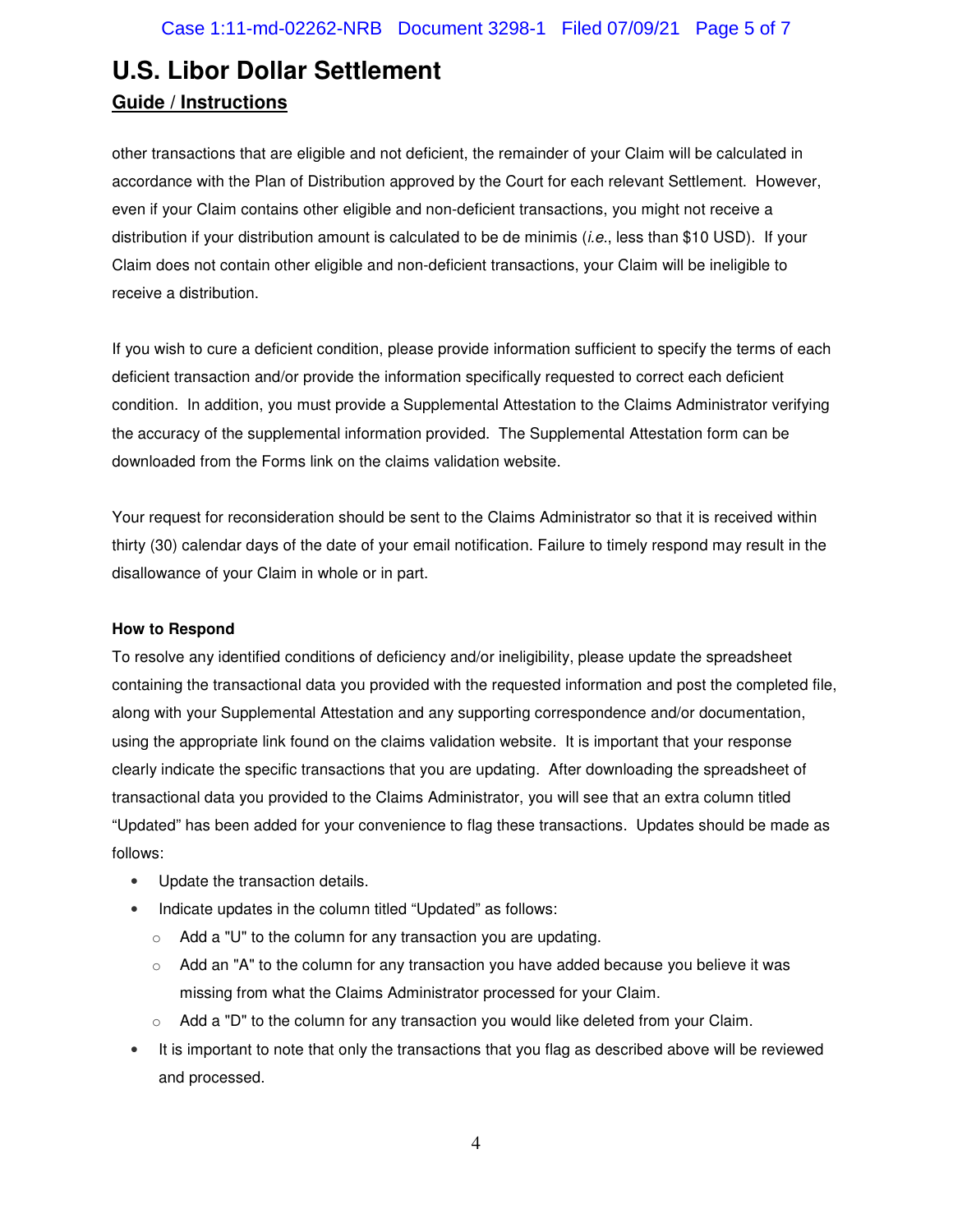• Do not remove or replace the unique line detail ID number that has been assigned to each transaction, which is used for tracking purposes.

Please contact the Claims Administrator by email at info@usdollarliborsettlement.com if you believe you need to resubmit your transactional data in its entirety. Please be sure to include a brief explanation why the data you provided earlier should not be used and the reason(s) a new submission is required. Upon review, specific instructions will be provided detailing how to submit your replacement file.

If your entire Claim was determined to be ineligible, and you do not need to make any updates to the transactional data that you provided with your Claim, please refer to the instructions above regarding Required Action for Ineligible Claims if you disagree with the determination of ineligibility.

**Please remember to include your Claimant ID Number in any communication to the Claims Administrator, including in the filenames of any documents that you submit.** Again, to resolve any determinations that transactions are **deficient** you must respond with the required information within **30**  days of the date listed on the notification you received. If you disagree with any determinations that your claim, or certain transactions within your claim, are **ineligible**, you must respond with the required information within **20 days** of the date listed on the notification you received.

### Additional Note to Third Party Filers:

Third party filers who did not provide the underlying address for each Claimant on whose behalf they filed a Claim are required to fill out and return a Third Party Location Attestation. The Third Party Location Attestation requires you to confirm that all claimed instruments within your filing were purchased in the U.S. and/or identify any instruments that were not were purchased in the U.S., which are ineligible and must be withdrawn. This Third Party Location Attestation form can be accessed in the Forms link on the claims validation website.

An instrument is considered purchased in the United States if one or more of the following conditions is satisfied: (1) the claimant is a U.S. resident or domiciliary; (2) the claimant entered into the transaction in the United States through one of its U.S.-based trading desks or offices; or (3) the transaction was entered into with a U.S.-domiciled Defendant or a U.S. desk, branch, subsidiary, or affiliate of a non–U.S. domiciled Defendant.

Third party filers who did not provide sufficient documentation of authority to act on behalf of each Claimant on whose behalf they filed a Claim are required to return a Third Party Authorization Attestation,